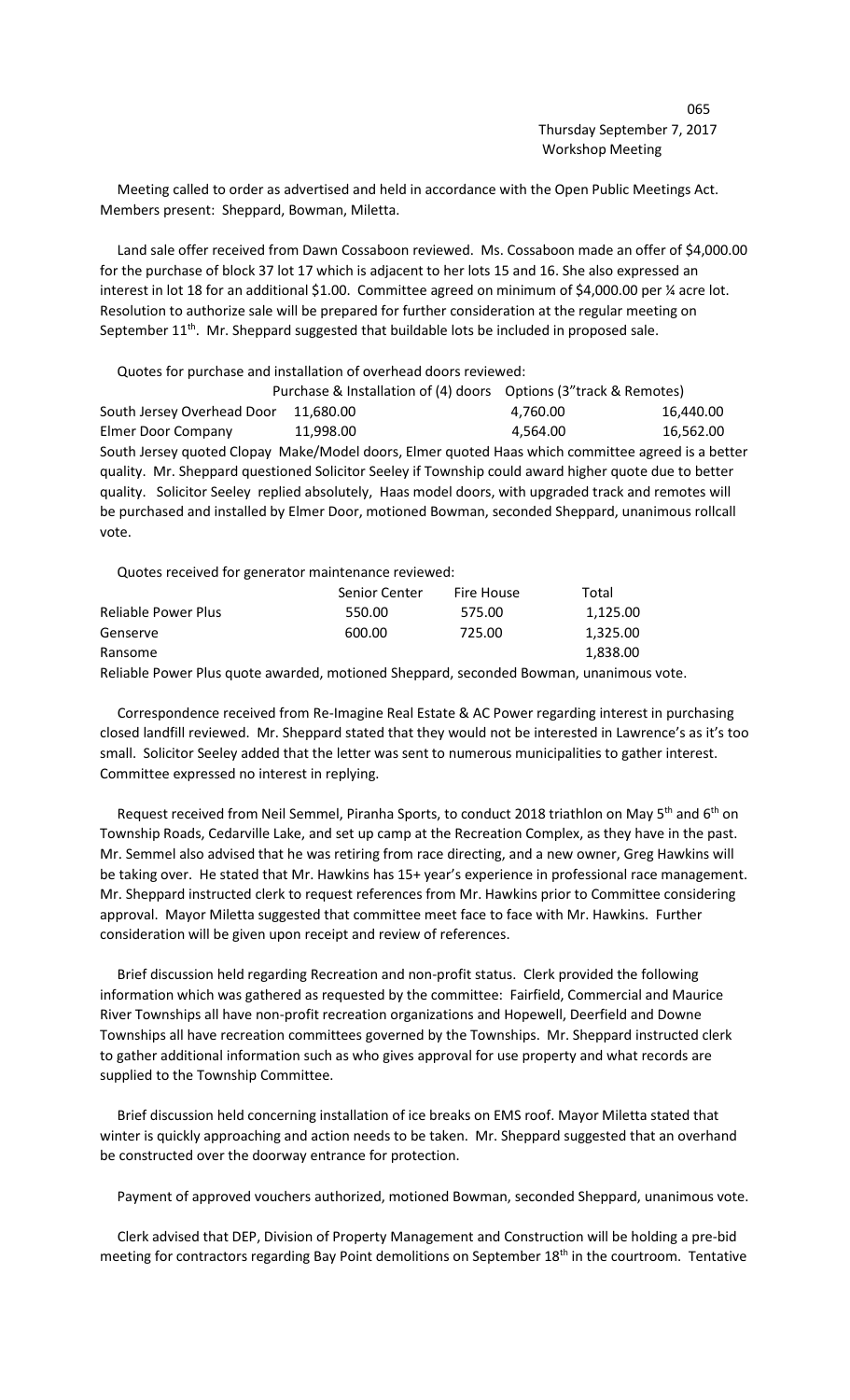September 7, 2017 066 Continued

bid schedule: Bids received October 17<sup>th</sup>, Award October 30<sup>th</sup>. Demo beginning October 31 and ending April 13<sup>th</sup>. Standard working hours are 8am-4:30 pm Monday – Friday. Due to working with tides, DEP has requested committee consider extending hours. Mr. Sheppard stated that he was fine with 24- 7 if necessary. Mayor Miletta and Mr. Bowman agreed. Clerk will relay the information.

 Quote received from Babbit Manufacturing Co., for gutters and downspouts for Public Works Garage in the amount of 1,200.00 reviewed. Motioned Bowman, seconded Sheppard unanimous vote that work be approved and charged to Public Works budget.

 $\overline{\phantom{a}}$  , and the contract of the contract of the contract of the contract of the contract of the contract of the contract of the contract of the contract of the contract of the contract of the contract of the contrac

With no further business to discuss, meeting adjourned at 9:10 pm.

Ruth Dawson, Clerk

 Monday September 11, 2017 Regular Monthly Meeting

 Meeting called to order as advertised and held in accordance with the Open Public Meetings Act. Members present: Miletta, Bowman, Sheppard.

Following the flag salute minutes of the August  $10<sup>th</sup>$  and  $14<sup>th</sup>$  meetings were approved, motioned Bowman, seconded Sheppard unanimous vote. Reports for the month of August were accepted, motioned Sheppard, seconded Bowman, unanimous vote.

 Resolution 2017-54, Authorization for the Tax Collector to apply 2017 tax overpayments approved, motioned Bowman, seconded Sheppard, unanimous vote.

Resolution 2017-55, Authorize sale of surplus property, land sale to be held October 5<sup>th,</sup> approved, motioned Sheppard, seconded Bowman, unanimous vote.

 Resolution 2017-56, Establishing procedure for monitoring tax exemptions and abatements granted, and designating the Tax Assessor as official to do so, approved, motioned Bowman, seconded Sheppard, unanimous vote.

 Discussion held regarding CY 2017/SFY 2018 completed Best Practices Inventory. Clerk previously provided copies to committeemen to allow time to review. Clerk explained to the public that the Township earns points based on answers provided on the questionnaire which determines the amount of State Aid to be received. A few questions change each year and new policies and/or procedures are implemented to be in compliance. Committeeman Sheppard questioned employee contributions for health benefits. Clerk advised that there are two formulas used to calculate cost based on salary and premium, and the higher of the two is the amount required to contribute. Committee was satisfied with the inventory and it was accepted, motioned Sheppard, seconded Bowman, unanimous vote.

 Payment of additional approved vouchers authorized motioned Bowman, seconded Miletta, unanimous vote.

## Committee comments:

 Mr. Sheppard questioned if gutters and overhead doors for Public Works Garage had been ordered. Clerk advised that purchase orders were issued Friday morning. Public Works Supervisor George Ripper was present and advised that the gutters and downspouts would be installed in 1-1 ½ weeks and would be the same color as the roof. Mr. Sheppard said that he was told 6 weeks for the doors, and also that drains have been installed for handicap assessable restroom.

Clerk stated that she spoke to Engineer about NJDOT applications and Mr. Nardelli advised that if